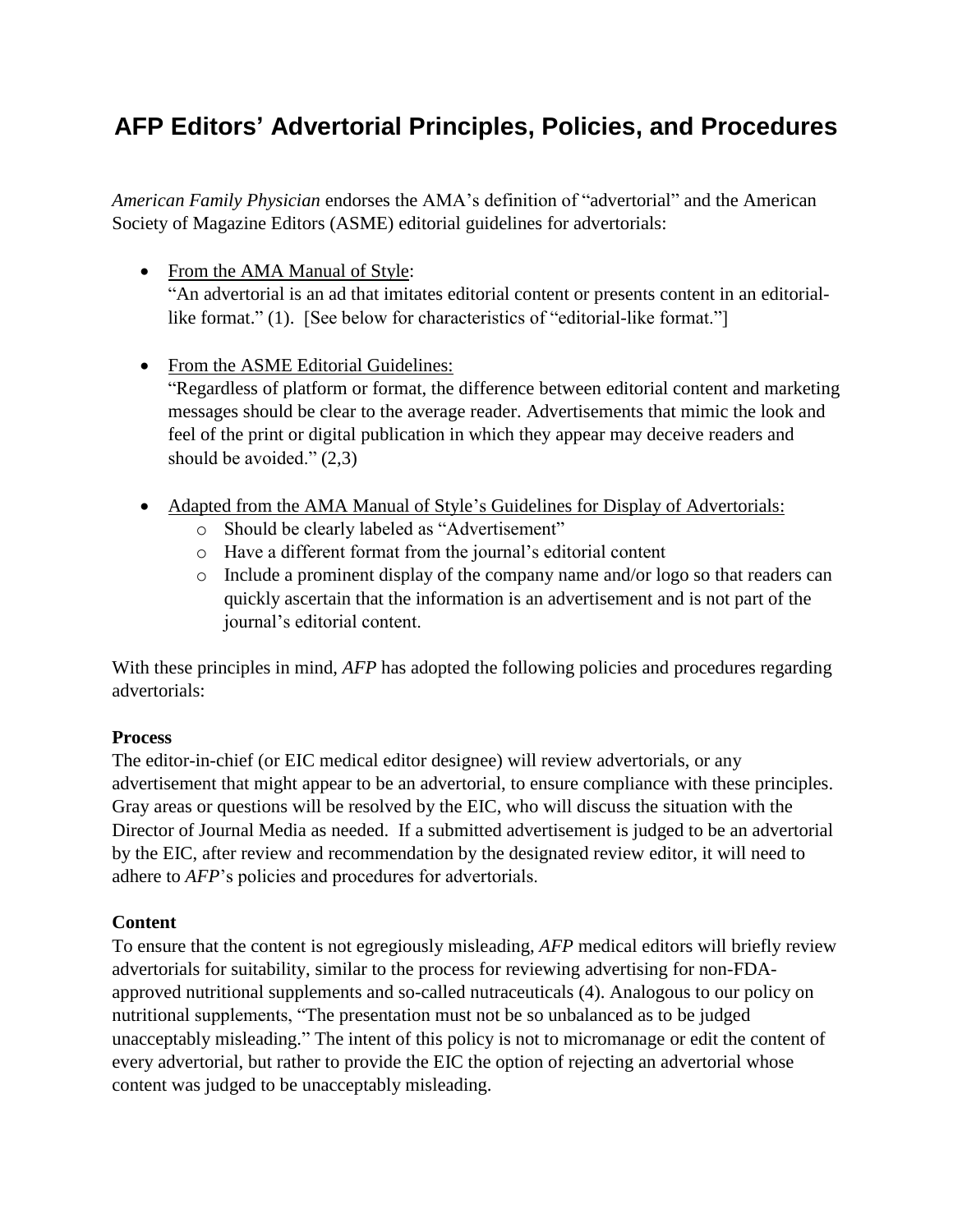#### **Format**

- 1. The word "ADVERTISEMENT" must be included at the top of each page in 14-point bold font.
- 2. The company logo must appear prominently on the first page or opening spread, to help identify the content for readers as coming from an advertiser.
- 3. The advertorial must not refer to itself as an "article" because that may give readers the impression that this is a scholarly article rather than a marketing message.
- 4. The format of the advertorial cannot appear similar to the format of other *AFP* articles or departments (i.e., layout, color scheme, formatting of tables and figures, etc.). The EIC may ask the executive editor for their opinion regarding any similarities in appearance between the advertorial and *AFP* content.
- 5. Advertorials should not appear within articles or departments, but instead between them. In cases where there's really no other place to put the advertorial, *AFP's* production graphics manager will use a different color from the *AFP* palette for the department, even though that's not our usual practice. In a worse-case scenario where neither of these options will work to everyone's visual satisfaction, the production director will seek permission from the director of journal media to add extra pages to the journal to move the advertorial to a different location, which will be freely agreed to once it appears that there's no other way to resolve this issue.

Appendix

# **Characteristics of an "editorial-like format" (advertorial)**

The following characteristics are examples of "editorial-like formatting" that constitutes an advertisement as an "advertorial." This list is not all-inclusive, and the final determination of what constitutes an advertorial (and is therefore subject to the policies and procedures outlined in this document) rests with the EIC.

- 1. Provides background or "educational" content and context, beyond that found in FDAapproved product labeling for the advertiser's product. The content might not even mention the advertiser's product, (e.g., "disease promotion").
- 2. Is formatted like an article, with columns of text in article-size font, with headings outlining various aspects of the topic being discussed.
- 3. Has tables and figures not directly outlining characteristics of the advertiser's product, and includes boxed "key points."